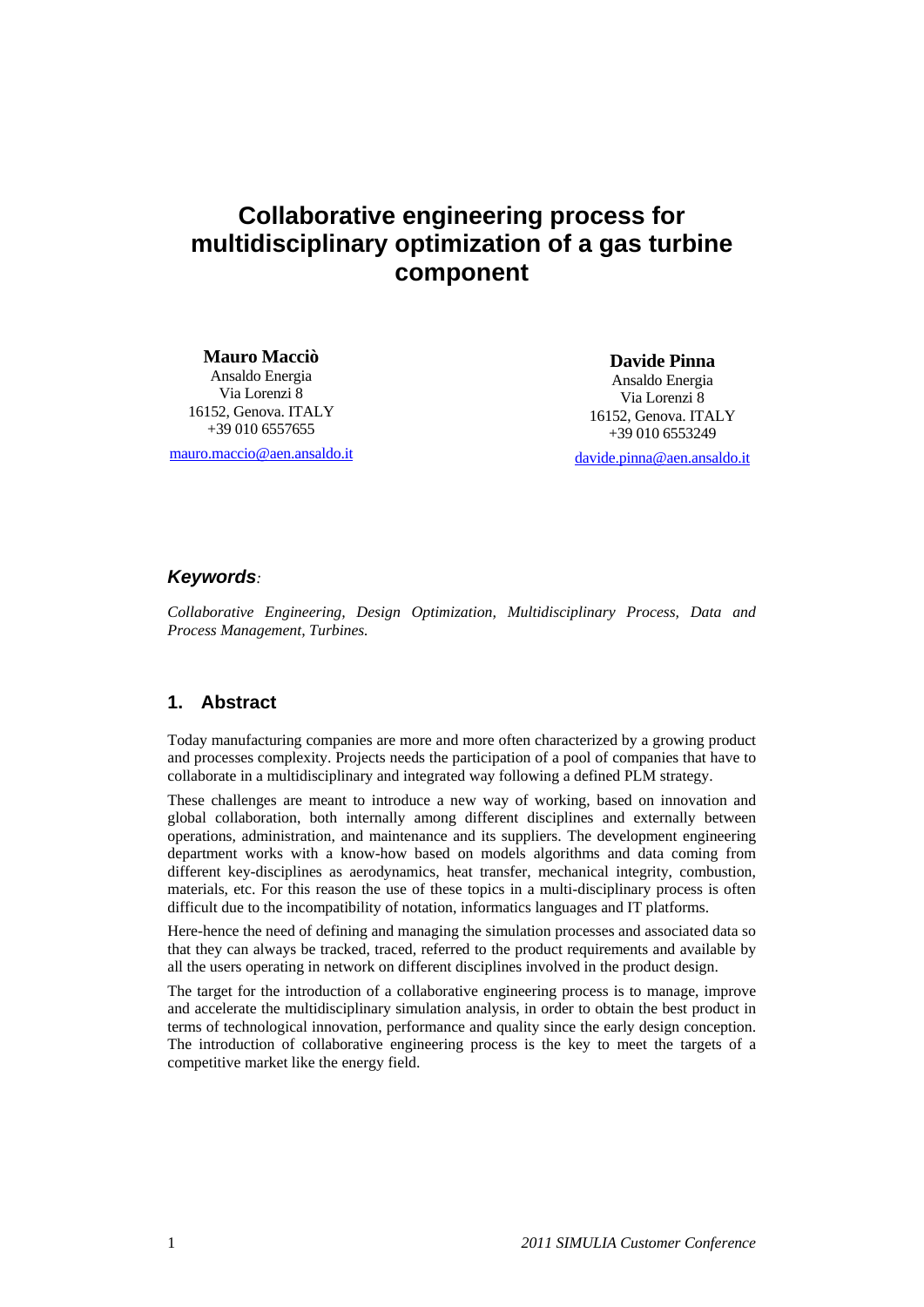This paper is focused on a gas-turbine blade where both thermal and the mechanical disciplines are involved. The model of the complete process, implemented in SEE-Fiper environment and involving all the calculation tools is described. The results obtained considering many optimization variables are reported.

#### **2. Introduction**

Ansaldo Energia (AEN), company of Finmeccanica Group, is the Italy's leading producer of thermoelectric power plants including process, mechanical, civil, installation and start-up engineering. The production centre is split into three product lines: gas turbines, steam turbines and generators.

The Product Lifecycle Management is a strategic approach aimed to the management of the information, processes and resources in order to support the product life cycle, beginning from its conception, through the design, manufacturing, until sales and service.

Through the years the company has dealt topics on PLM Solution starting from design, to configuration management, classification and product configuration, document management with the future goal of extension of PLM platform on MRO and In-Service management. If all applications and business areas were based on a single platform, they would give with many benefits in terms of economic and organizational efficiency: managing 3D CAD data with related product structure and product configuration, integrated with change and configuration management, CAM data integrated with engineering data bringing to the production area all relevant information to operators through "totem" data visualization 2D, 3D, notes, production information etc.

One of the most important phase of the PLM Project is the implementation of the manufacturing data management and the integration with ERP.

One of most relevant requirement of turbomachinery industry is the issue of having to cope with manufacturing technical data spread in non-integrated multiple systems resulting in difficulty in the reuse of data and lack of structured validation processes. After the implementation a controlled and structured management system for data and related processes has been delivered to Manufacturing: Routing cycles, Methods, Documents, Tapes, Tools, Tool assemblies, Equipments, Work Places, Specs are now all integrated and interrelated into a single source of managed knowledge.

Another important task in PLM project is the simulation data and design results management.

With this in place AEN has now a truly collaborative managed environment to control and distribute knowledge across the entire enterprise.

Then this involves an integrated approach based on a methodology of collaborative work and team organization starting from the engineering processes definition.

The role of the Engineering during the conception phase of a new product is crucial to achieve success over the whole lifecycle process.

The AEN PLM project is started in Development Engineering Dpt. since it has gone from the engineering's organization structured in disciplines, e,g. Centres of Excellence, to one where the teams operate in a multidisciplinary context and the turbomachinery components are the focus of the process design.

In general, there are two aspects that characterize the engineering's: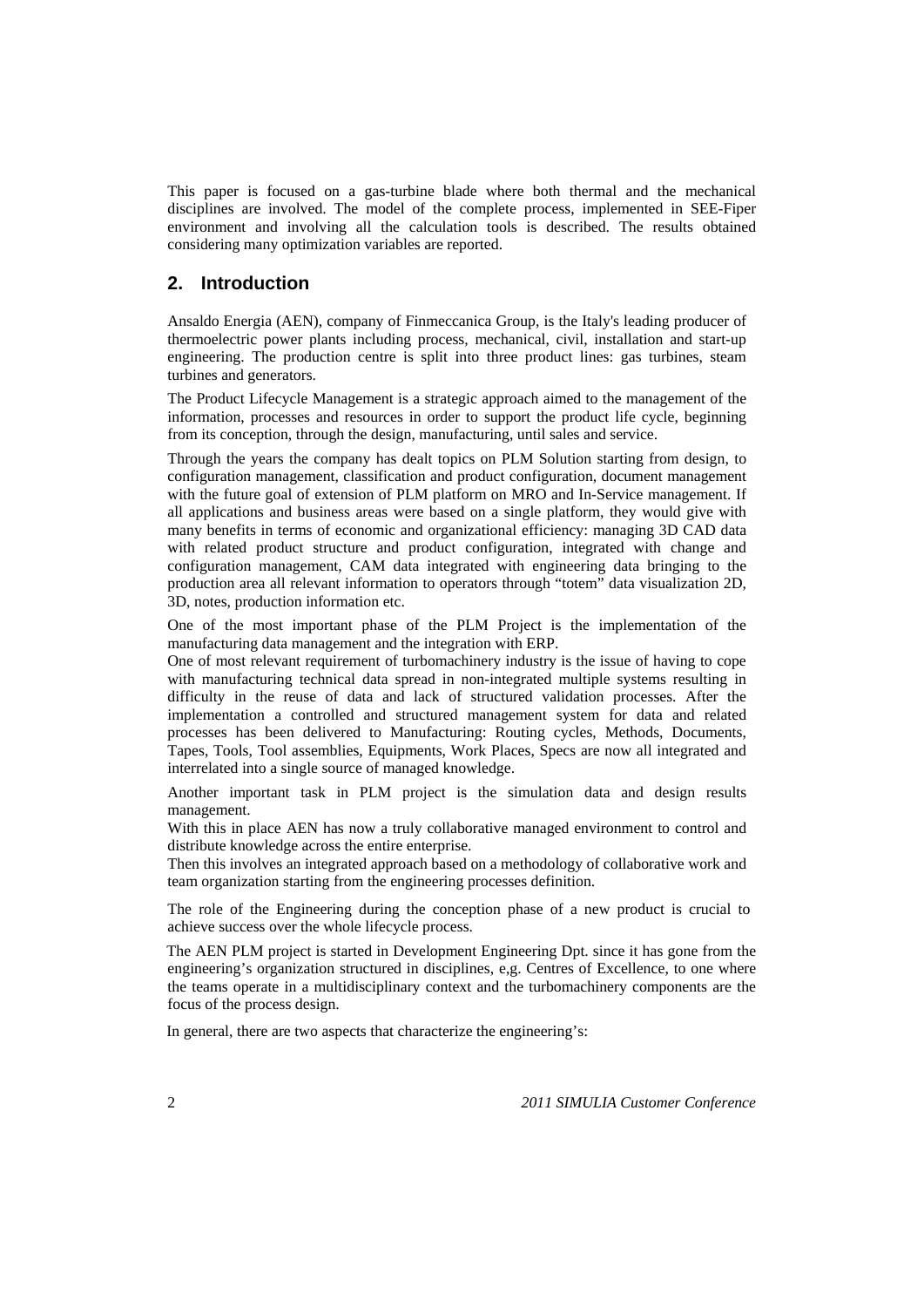- the know-how in the form of models, algorithms, tools for the simulations, data coming from the various disciplines: aerodynamic, heat transfer, materials, mechanical integrity, combustion, etc. Often, the exchange of data is not agile because of the incompatibility of the concepts, differences in notations, implementation languages, platforms and sometimes the conflicts among the operators.
- the processes: generating a large amount of information/data/simulations and for this reason there is the need to improve and accelerate the exchange of data, that is able to operate in an environment of Collaborative Engineering.

Hence the need to define and to manage the processes and the design data so that they can always be reachable, secure, accessible to all the users operating in the network on various disciplines, in order to obtain the best product in terms of upgrade, performance and quality.

To define this new methodology three pilot projects on the data and processes management and optimization have been carried out. This project consists of introducing:

- A **process management** system, that will allow to all the multidisciplinary team experts to work using shared design procedures, following an established design activities flow, applying shared tools and simulation database. It makes also possible the automation of the design processes and, subsequently, carrying out **multidisciplinary & multiobjective optimization**.
- A **simulation data management** system, that will allow to ensure the basic properties, such as:
	- o *Uniqueness*: data are reliable, unique and officially issued
	- o *Traceability*: data are located in the simulation process. Every user knows anytime the data road map bottom-up or top-down, who produced the data, the creation date, the used software tools and the issued release.
	- *Sharing in real time*: data are available in the last version at anytime.

## **3. Project Description**

The introduction of the PLM allows the Engineering to gather and manage reliable simulation data and processes of all the key disciplines in the design activities and to use them in best way.

Thereby, this methodology enables to improve the effectiveness in the whole design process as well as to ease the knowledge communication in the work teams among who have issued the data and who have to use them.

The aim of the proposal is to bring in Engineering a high degree of innovation through the PLM in order, on the one hand, to manage, upgrade and speed-up the multidisciplinary design processes focused on the product innovation while, on the other hand, to make the best use of the synergies amongst the team works, the experiences and the skills of the users.

So, in order to achieve the previous results the following few specific requirements have been specified:

- the capitalization of the technical know-how and know-why on the key-disciplines
- the development of an ICT environment for the collaborative engineering processes
- the simulation data management
- the management and automation of the process flows
- the mono- and multi-objective optimization of the design solutions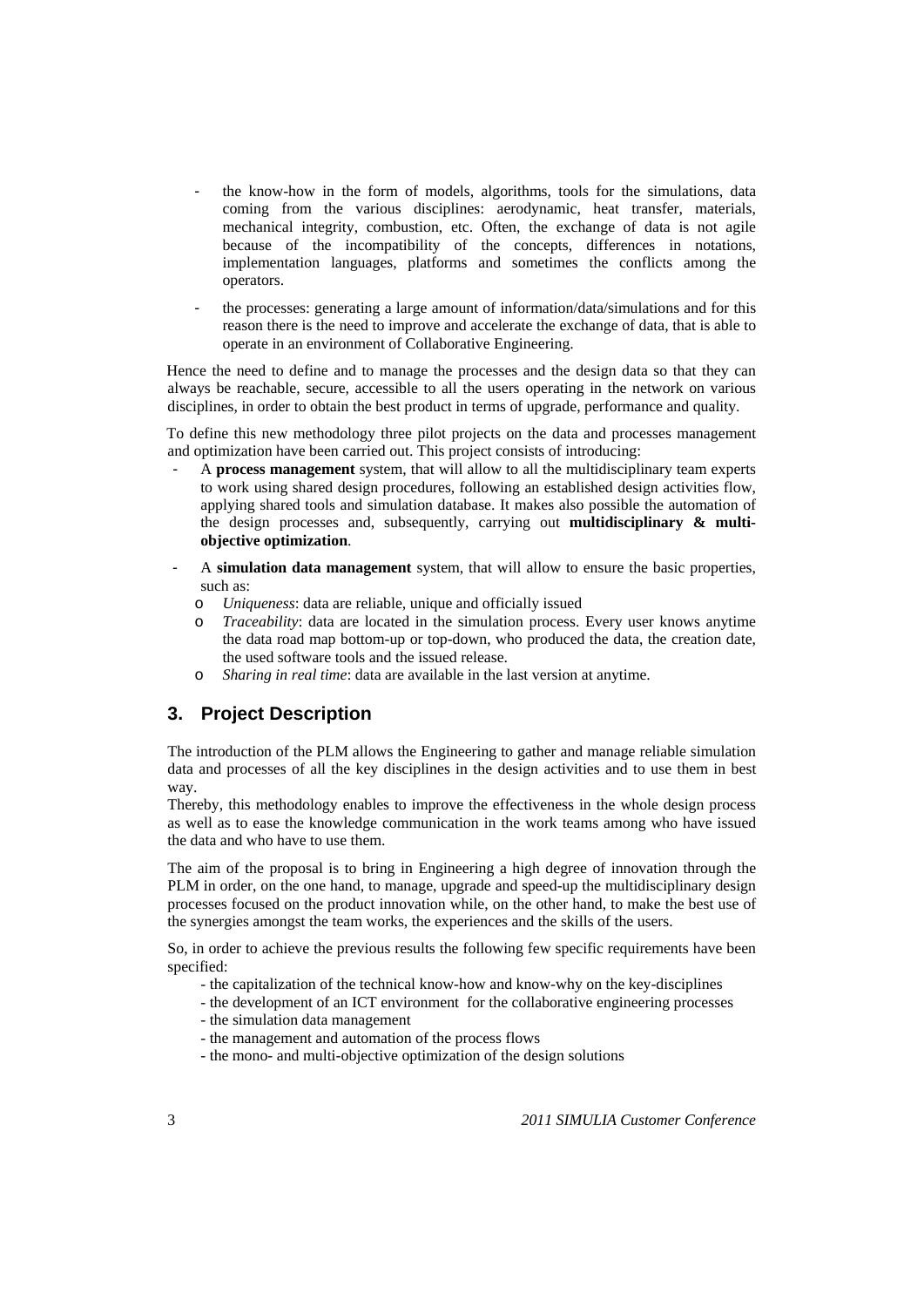The introduction of the PLM in Development Engineering must be considered useful in order to meet the competitive marketing in the energy field.

To do it in the energy industry, and in particular in **Ansaldo Energia**, three pilot projects have been launched on the gas turbine product development, each of which committed to a multidisciplinary team and focused to a benchmark of the design in collaborative environment.

The outline of the three pilot projects is shown in Fig.1.



**Fig. 1 - Outline of the Pilot Projects** 

The pilot projects are planned in order to cover all the topics of interest, in terms of data and process management, optimization, and to include both the existing components (*as is*), on which the *re-engineering* is performed, and new design components *(new).* The involved components are compressor and turbine blades.

The pilot projects are:

– **Pilot 1**: data management and optimization process on airfoil of a 'new design' of a compressor blade

*Involved disciplines*: aerodynamics and mechanical integrity

*Target*: process and data management of a compressor blade

– **Pilot 2**: data management of an existing turbine blade 'as is'(CAD 3D models already available in the repository area) *Involved disciplines*: aerodynamics, heat transfer and mechanical integrity

*Target*: data management of a gas turbine cooled blade

– **Pilot 3**: optimization of an existing turbine blade 'as is' *Involved disciplines*: heat transfer and mechanical integrity *Target*: optimization of the internal cooling design

On the current stage the main phases of this initiative are here below listed:

- investigation in literature and analysis of proposed methods
- capitalization of the knowledge through the drafting of the Design Practices
- design software tools census and their interaction
- installation of a high performance hardware environment
- acquisition and installation of commercial software tools for the collaborative engineering
- training on the job of the multidisciplinary working teams
- development of design real cases in the collaborative engineering environment (pilot projects)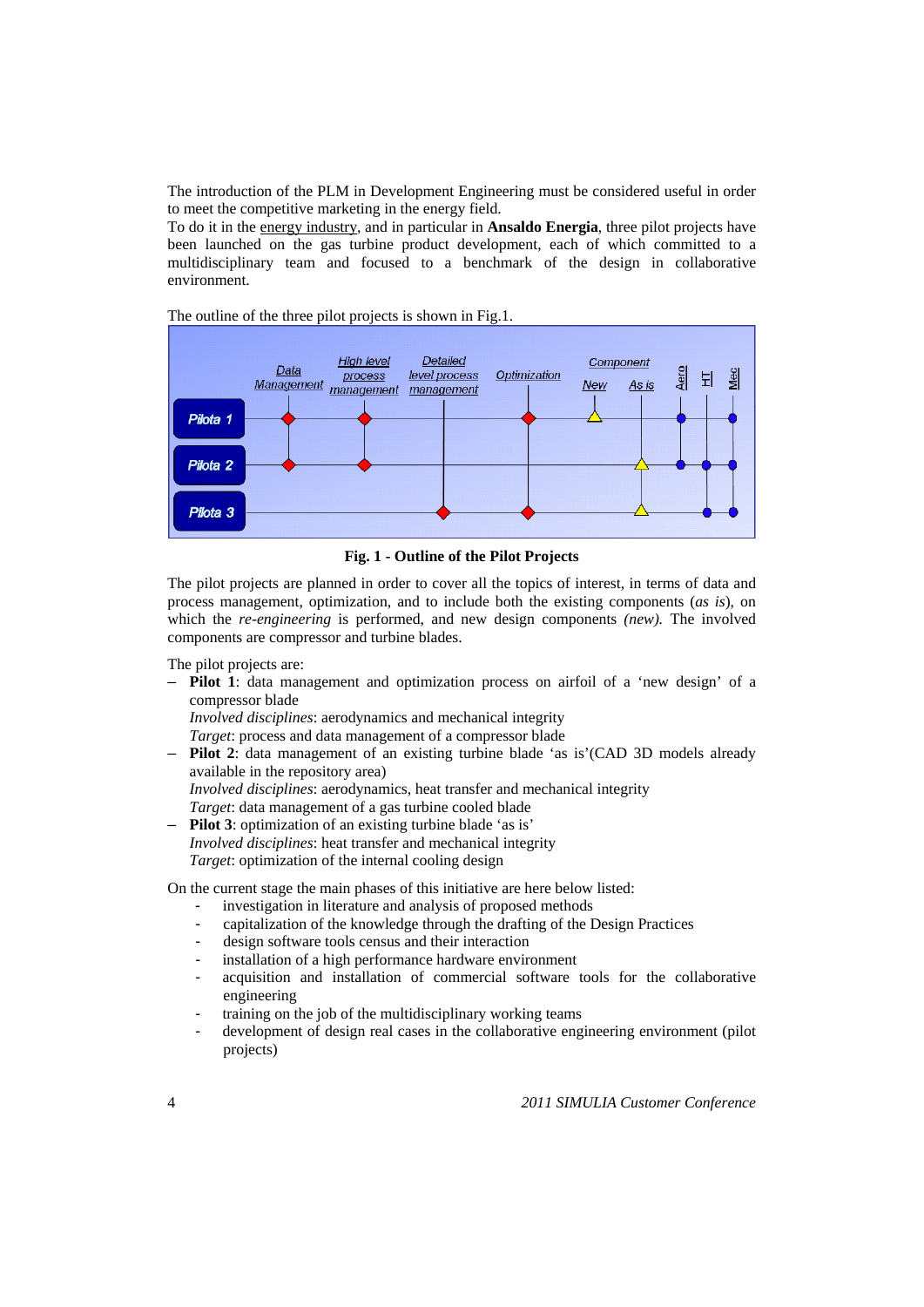This paper is focused on the description of the activities carried out for the pilot project 3 (multidisciplinary optimization of a gas turbine component).

#### **3.1 Multidisciplinary optimization of a gas turbine component**

The project concerns a multidisciplinary process aimed to a multi-objective optimization of a gas-turbine blade.

The blade configuration is characterized by an air-cooled airfoil protected by a thermal barrier coating (TBC) over the outer side.

The internal side of the airfoil is done of three channels along all its length to feed-up by the cooling air in order to reduce the metal temperature. Special provisions (ribs) are applied on the surface of these channels in order to increase the heat transfer.

A special calibrated plate at the bottom of the blade governs the air mass flow inside the airfoil.



**Fig. 2 – Blade & Section Blade** 

The disciplines involved in the analysis are the heat transfer and mechanical integrity. The activities carried out are:

- $\checkmark$  The creation of a automated and repeatable procedure for the thermo-mechanical calculation.
- The implementation of macro for the calculation and the post-processing of the FEM results.
- Identification of the optimizated solutions.
- $\checkmark$  An approach to the distributed calculation.

The following an example of process done:



**Fig. 3 – Process Flow**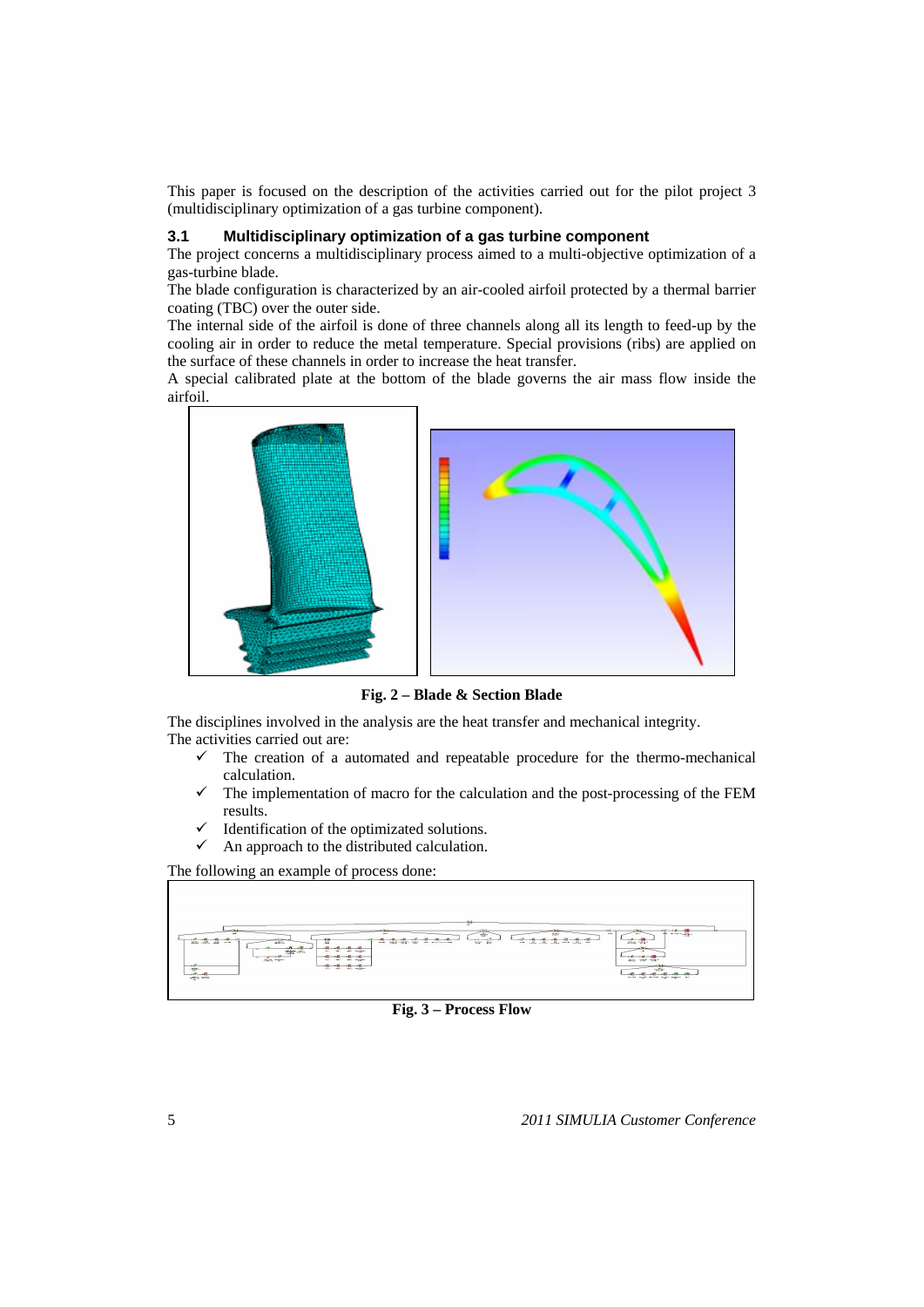The process is divided in four parts:

- 2D thermal analysis
- 3D thermal analysis
- 3D thermo-structural analysis
- Post-processing of results

With this automated procedure was launched in a single run the thermal calculation 2D, the thermal calculation 3D, the structural calculation and make the post-processing of the results, varying in a simple way some parameters at the beginning of the process.

This project provides the integration of more processes iSight distributed on more machines; in order to optimize not only the result (to find a blade more efficient) but also the resources company avoiding so overloading a single machine.

On this process has been carried a DOE (design of experiment) analysis, composed of 256 run and, subsequently, was made an optimization from an response surface obtained from the DOE analysis.

To make these analyses has been identified input parameters in order to change them and to see their influence on the parameters of output and to make an optimization on these parameters.

| <b>INPUT PARAMETERS</b>         | <b>OUTPUT PARAMETERS</b> |
|---------------------------------|--------------------------|
| - Cooling air mass flow         | - 2D thermal maps        |
| - TBC thickness                 | - 3D thermal maps        |
| - Position Rib (channel 1) (R1) | - 2D stress maps         |
| - Position Rib (channel 2) (R2) | - 3D stress maps         |
| - Position Rib (channel 3) (R3) | - Safety margin          |
| - Height Rib                    | - Creep time             |
| - Footstep Rib                  | - Damage to LCF          |
| - Inclination Rib               |                          |

The following table show the input/output parameters:

**Tab. 1 - Input/Output parameters**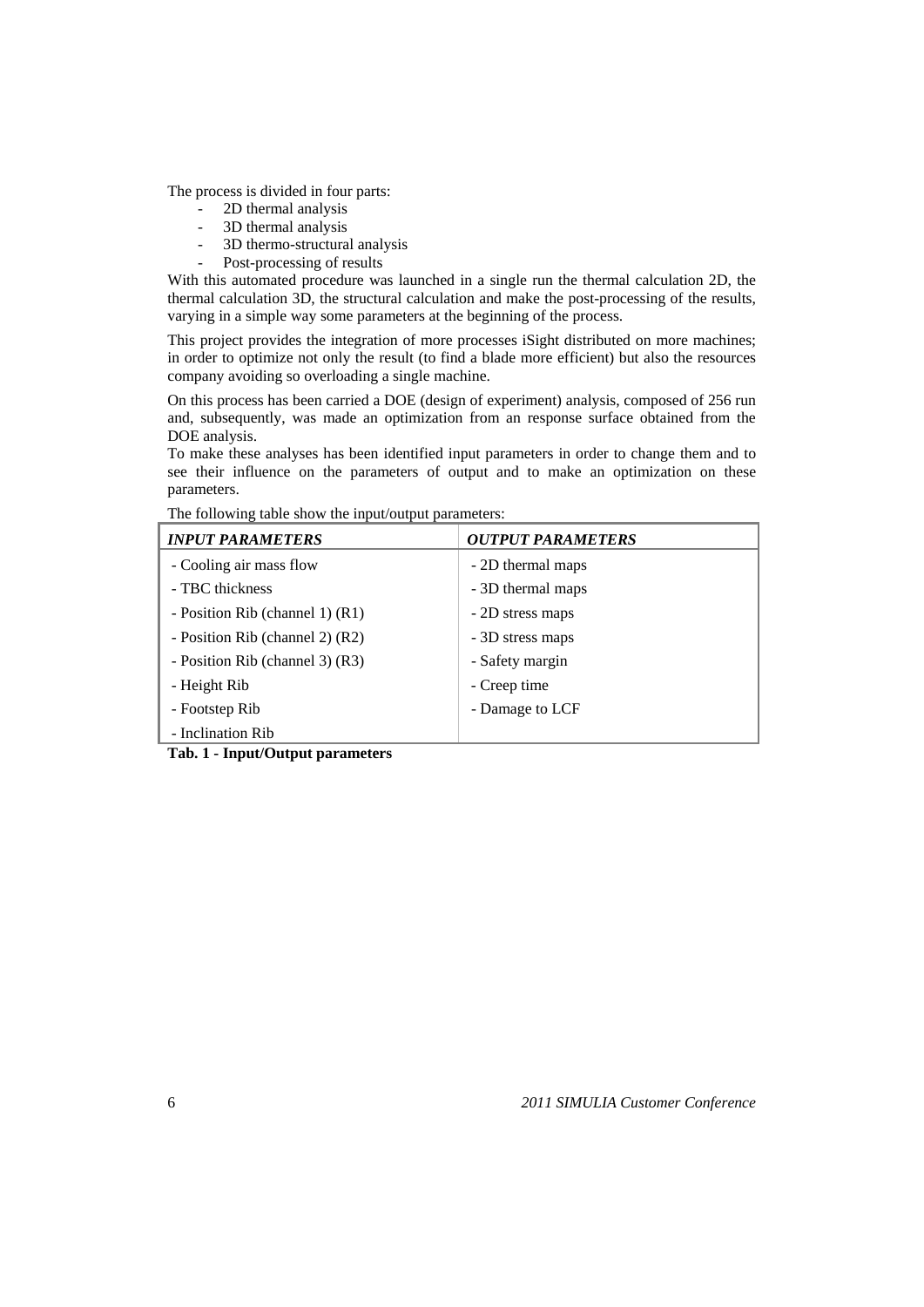## **3.1.1** 2D Thermal Analysis

In this process is carried out the 2D thermal analysis, obtaining the thermal maps of sections of the blade.



**Fig. 4 - 2D Thermal Analysis** 

| <b>INPUT</b>                                                                                                                                                                                                                                                                                                                             | <i><b>OUTPUT</b></i>  |
|------------------------------------------------------------------------------------------------------------------------------------------------------------------------------------------------------------------------------------------------------------------------------------------------------------------------------------------|-----------------------|
| - Mesh slices 2D                                                                                                                                                                                                                                                                                                                         | - 2D thermal maps     |
| - HTC values                                                                                                                                                                                                                                                                                                                             | - Flow network result |
| - Boundary temperatures                                                                                                                                                                                                                                                                                                                  | - 2D HTC distribution |
| - Thermal material properties                                                                                                                                                                                                                                                                                                            |                       |
| - TBC thickness                                                                                                                                                                                                                                                                                                                          |                       |
| - Plates section                                                                                                                                                                                                                                                                                                                         |                       |
| - Cooling flow network                                                                                                                                                                                                                                                                                                                   |                       |
| $\mathbf{T}_{\alpha}$ $\mathbf{A}$ $\mathbf{B}$ $\mathbf{A}$ $\mathbf{B}$ $\mathbf{B}$ $\mathbf{B}$ $\mathbf{B}$ $\mathbf{B}$ $\mathbf{B}$ $\mathbf{B}$ $\mathbf{B}$ $\mathbf{B}$ $\mathbf{B}$ $\mathbf{B}$ $\mathbf{B}$ $\mathbf{B}$ $\mathbf{B}$ $\mathbf{B}$ $\mathbf{B}$ $\mathbf{B}$ $\mathbf{B}$ $\mathbf{B}$ $\mathbf{B}$ $\math$ |                       |

**Tab. 2 – I/O 2D thermal Process**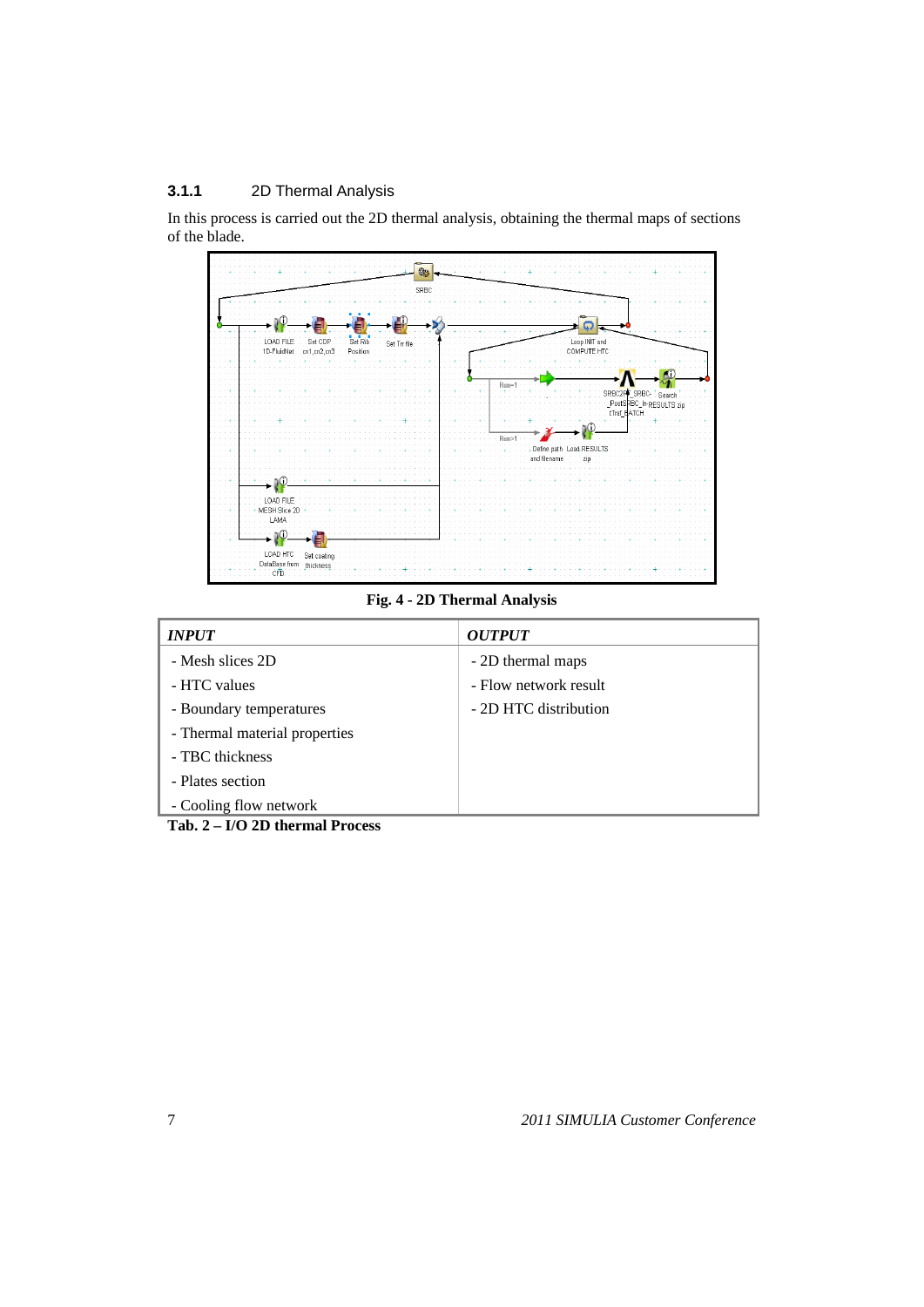#### **3.1.2** 3D Thermal Analysis

This process is carried out 3D thermal analysis, obtaining the 3D thermal map of the blade. The boundary conditions are passed by 2D thermal analysis.



**Fig. 5 - 3D Thermal Analysis** 

| <i><b>INPUT</b></i>                                 | <i><b>OUTPUT</b></i>  |
|-----------------------------------------------------|-----------------------|
| - 3D mesh                                           | - 3D temperature maps |
| - HTC on cooling cannel from 2D analysis            |                       |
| - HTC values on external profile                    |                       |
| - Temperature on cooling cannel from 2D<br>analysis |                       |
| - Temperature on external profile                   |                       |
| - Fixed HTC on platform and fir tree                |                       |
| - Cooling flow network                              |                       |

**Tab. 3 – I/O 3D thermal Process** 

## **3.1.3** 3D thermo-structural analysis

This process is carried out 3D thermo-structural analysis of the blade, applying various structural loads (pressure, centrifugal force, etc.) and the map of the temperatures obtained with 3D thermal analysis, obtaining the 3D map of stress on the blade.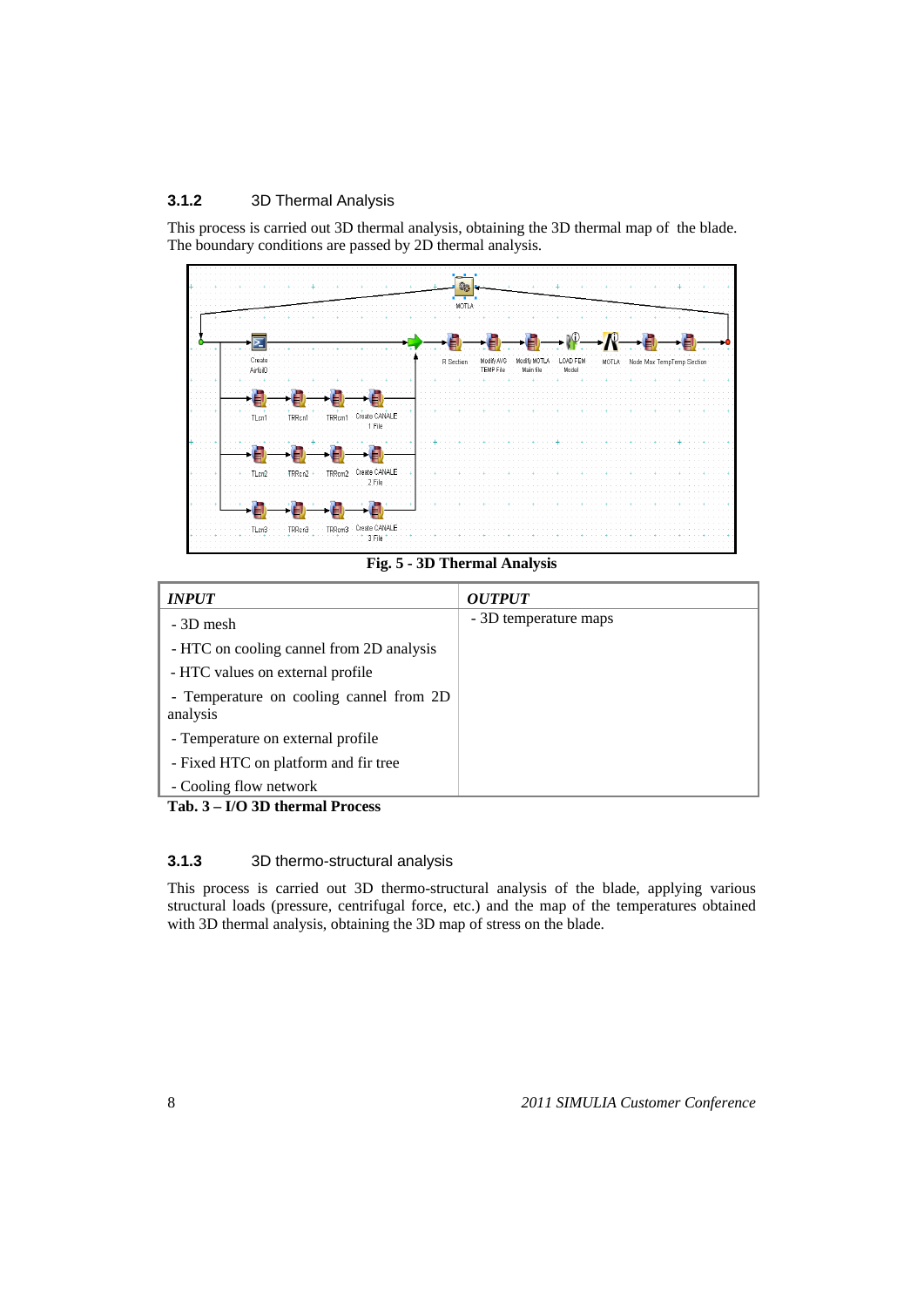

**Fig. 6 - 3D Thermo-Structural Analysis** 

| <b>INPUT</b>                     | <i><b>OUTPUT</b></i>  |
|----------------------------------|-----------------------|
| - 3D mesh                        | - Stress distribution |
| - 3D thermal Map (Thermal Load)  |                       |
| - Structural material properties |                       |
| - Pressure load                  |                       |
| - Centrifugal load               |                       |
| - Constraints                    |                       |

**Tab. 4 – I/O 3D thermo-structural analysis** 

#### **3.1.4** Thermo-structural post-processing

The thermo-structural post-processing is divided into three parts:

- calculation of the margin of safety
- calculation of the creep time
- calculation of the fatigue damage



**Fig. 7 - Thermo-structural post-processing** 

#### **3.1.5** DOE analysis

The DOE analysis was achieved by varying the input parameters and combing them, thus obtaining an analysis composed of 256 run of the entire process.

The following shows examples of the results obtained from the analysis DOE: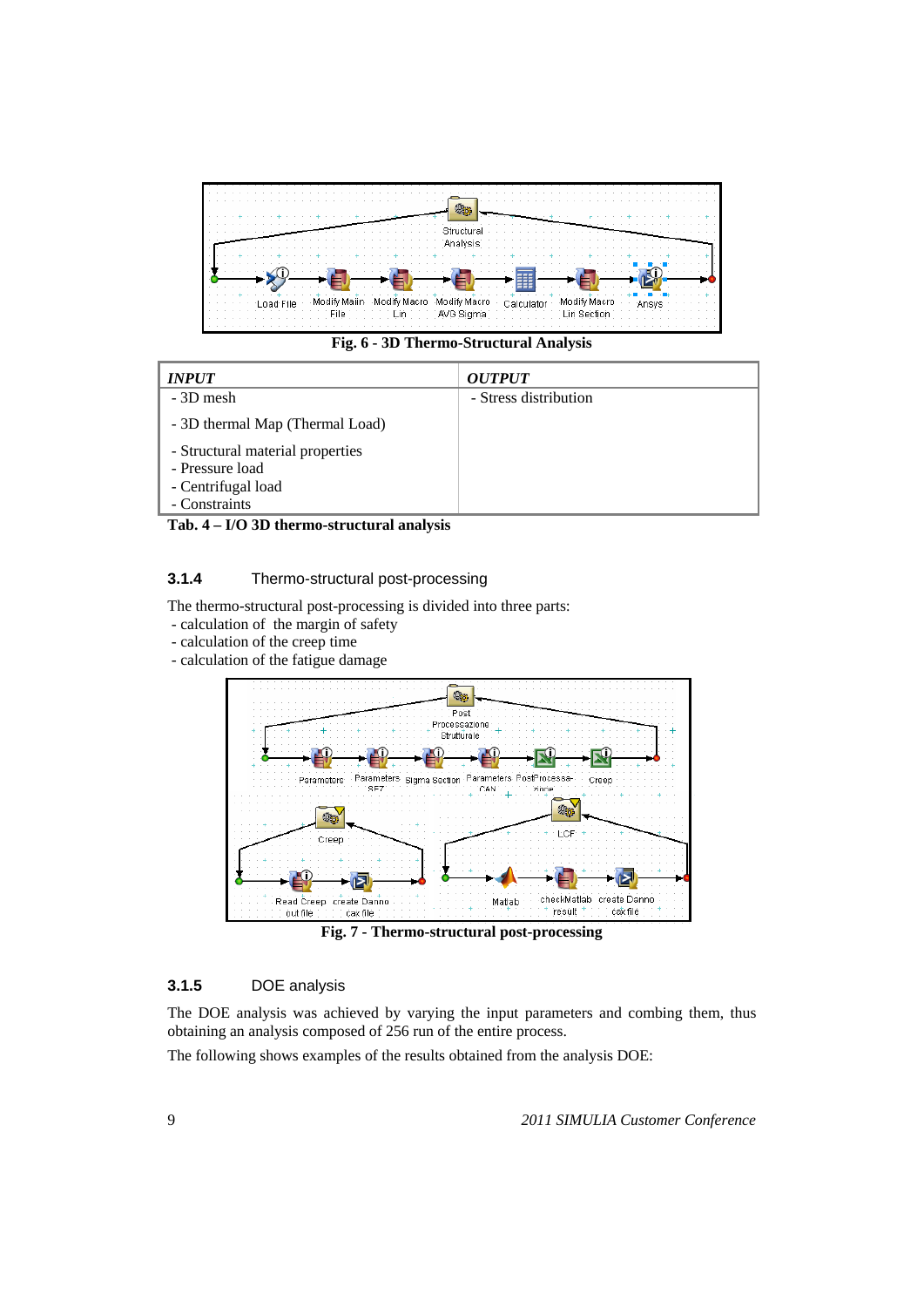Sensibility analisys: percentage of individual variables of input on the variables output



**Fig. 8 – Creep sensibility analisys** 

Response surface



**Fig. 9 - Creep response surface** 

## **3.1.6** Optimization and Results obtained

Consequence DOE analysis has been carried out an optimization with a genetic multi objective algorithm.

Following a table with the goals and constraints of the optimization and some image whit Pareto's front.

| <b>GOALS</b>                 | <b>CONSTRAINS</b>     |
|------------------------------|-----------------------|
| - Max. creep time            | - Safety margin $> n$ |
| - Min. fatigue damage        |                       |
| - Min. Cooling air mass flow |                       |

#### **Tab. 5 – Goals/Constrains optimization**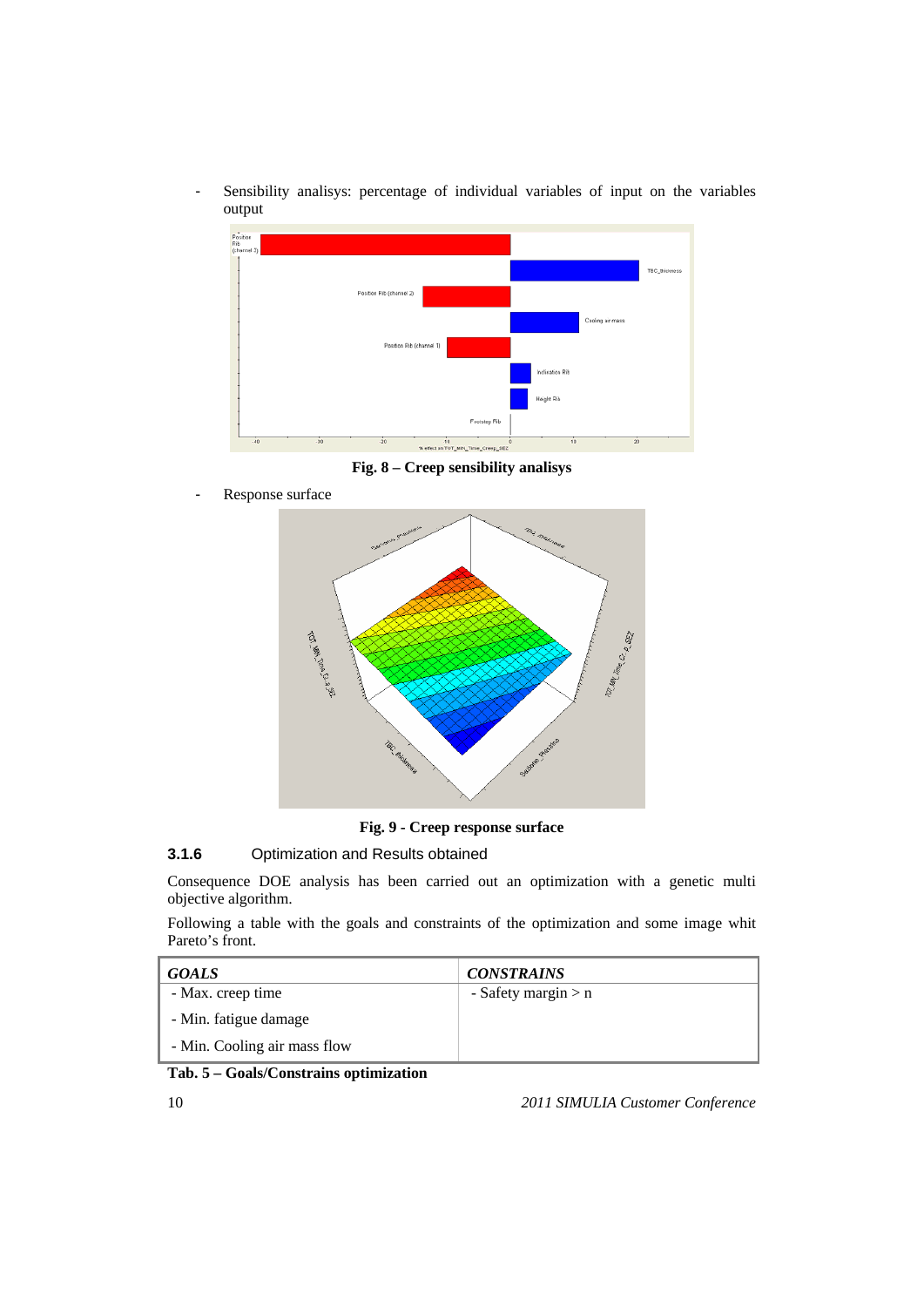

**Fig. 10 - Optimization** 

The figure above represent with blue points the excellent cases that are part of the Pareto's front, with red points the cases that do not comply with the constraints and with black points the cases which are not part of the Pareto's front but comply with the constraints.

Observation of the front of Pareto were chosen some cases excellent and on them was carried out a new rigorous analysis to validate the results.

In figures following view the position of nominal case compared to the Pareto's front.



**Fig. 11 - Pareto's front and nominal case**